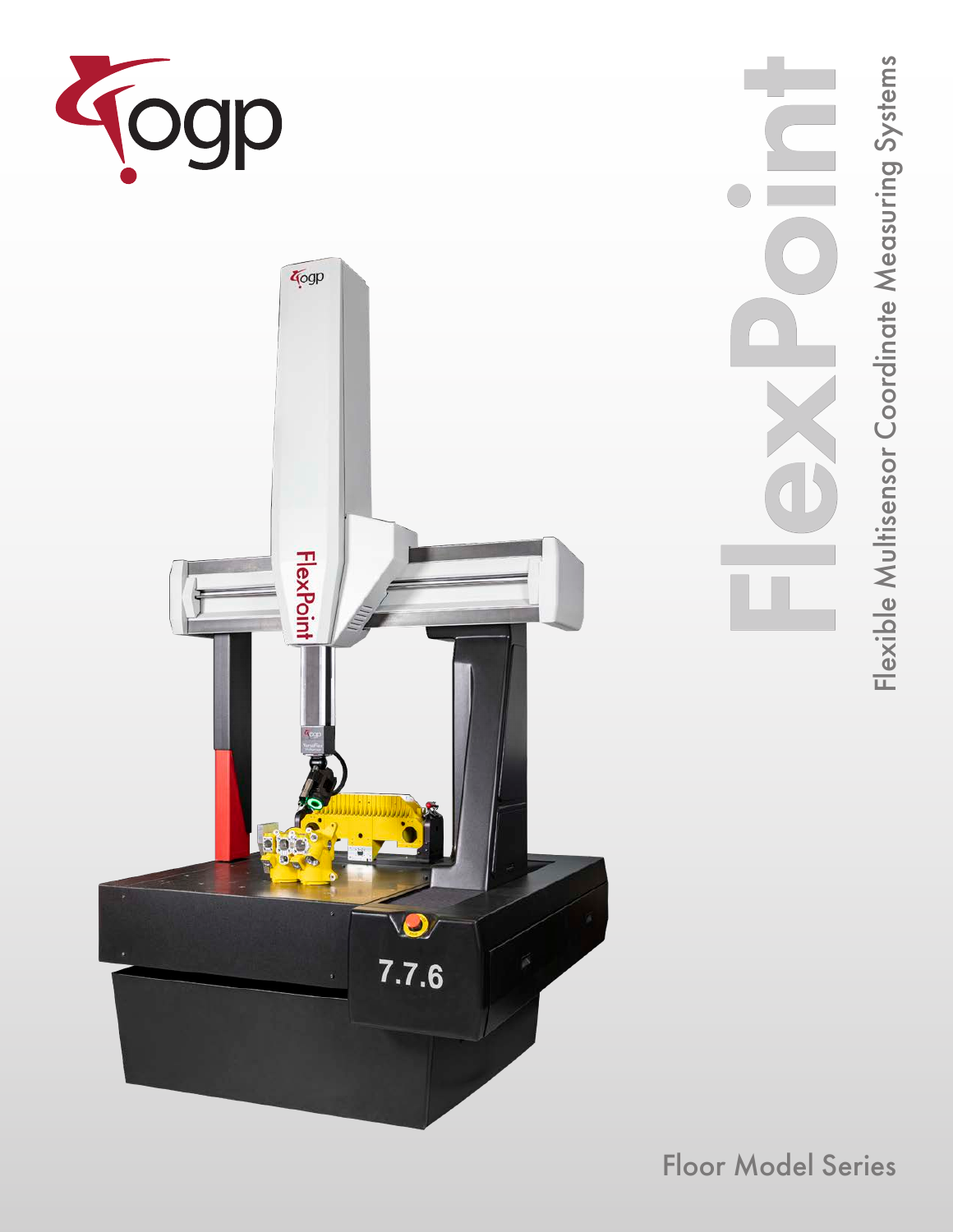# OGP FlexPoint

## Coordinate Measuring Systems

FlexPoint™ is the new generation of large format multisensor coordinate measuring systems from OGP®. FlexPoint offers a unique combination of sensors, and CAD based programming, to solve a wide variety of dimensional measurement problems for large format parts.

## The Multisensor Advantage

FlexPoint systems are true multisensor systems, supporting a wide range of tactile and non-contact sensors including SP25, SmartProbe®, a unique optical video probe, and the interferometric TeleStar® Probe, all powered by ZONE3® CAD based metrology software. The SmartProbe is telecentric and has a large 12.5 mm x 9.5 mm FOV for high-speed 2D measurement.

The VersaFlex™ multisensor head offers up to three simultaneously available sensors on an articulating probe head. With several sensors simultaneously available, there is no down time while individual sensors are exchanged from a change rack, and no need to recalibrate each time a sensor is used.

## Powerful ZONE3 Software

ZONE3 CAD based metrology software provides complete flexibility for multisensor measurements – with or without a CAD model. An entirely graphical user interface, visual validation for every step, and graphical reporting make ZONE3 the easiest and most intuitive 3D metrology software available.

## High Quality Construction

FlexPoint systems feature a stable transport design with carefully selected materials, rigid body members, air bearings on all axes, and active temperature compensation, to perform in shop floor environments. Unique and patented design features enable a larger measuring volume within a compact footprint.

### Precise Compensation

Factory volumetric compensation using the Etalon® LaserTRACER system ensures the lowest possible compensation uncertainty. In the field, machine accuracy verification according to ISO 10360 is available.

FlexPoint is offered in three X,Z base configurations, each with a choice of Y-axis range to suit a wide variety of manufacturing needs.



VersaFlex Articulating Sensor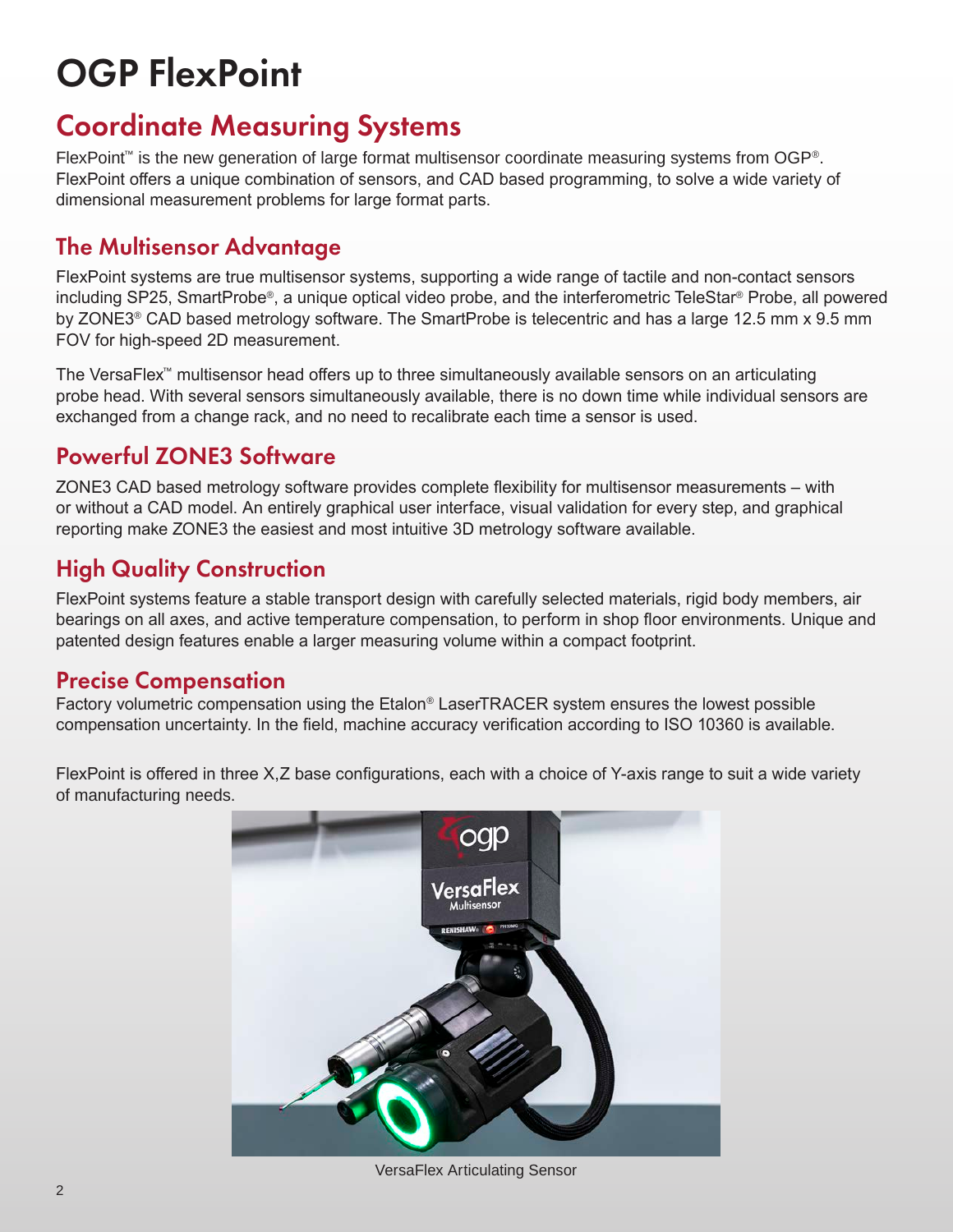## System Performance and Accuracy Specifications<sup>1</sup>

| <b>FlexPoint Model</b><br>тех | <b>Series</b> | _____ |
|-------------------------------|---------------|-------|
|-------------------------------|---------------|-------|

| <b>VersaFlex Performance</b>                                                                    |         |                               |                      |                      |                      |  |  |  |  |  |
|-------------------------------------------------------------------------------------------------|---------|-------------------------------|----------------------|----------------------|----------------------|--|--|--|--|--|
| SP25 Tactile Probe (per ISO 10360-5:2020) <sup>2,3</sup>                                        |         |                               |                      |                      |                      |  |  |  |  |  |
| Single stylus form error                                                                        |         | MPE(P[Form.Sph.1x25:SS:Tact]) | $2.4 \mu m$          | $2.5 \mu m$          | $3.0 \mu m$          |  |  |  |  |  |
| Scanning mode form error                                                                        |         | MPE(P[Form.Sph.Scan:PP:Tact]) | $3.6 \mu m$          | $3.9 \mu m$          | $4.1 \mu m$          |  |  |  |  |  |
| Time for scanning mode form error                                                               |         | MPL(τ[Sph.Scan:PP:Tact])      | $65$ sec             | $65$ sec             | 70 sec               |  |  |  |  |  |
|                                                                                                 |         |                               |                      |                      |                      |  |  |  |  |  |
| TeleStar Laser Probe (per ISO 10360-8:2013) <sup>4</sup>                                        |         |                               |                      |                      |                      |  |  |  |  |  |
| Probing size error                                                                              |         | MPE(P[Size.Sph.1x25:TR:ODS])  | $3.5 \mu m$          | $3.5 \mu m$          | $3.5 \mu m$          |  |  |  |  |  |
|                                                                                                 |         |                               |                      |                      |                      |  |  |  |  |  |
| SmartProbe Video Probe (per ISO 10360-7:2011) <sup>5</sup>                                      |         |                               |                      |                      |                      |  |  |  |  |  |
| MPE(EUV)<br>Imaging probe length measurement error<br>$3.0 \mu m$<br>$3.0 \mu m$<br>$3.0 \mu m$ |         |                               |                      |                      |                      |  |  |  |  |  |
|                                                                                                 |         |                               |                      |                      |                      |  |  |  |  |  |
| SP25 Tactile Probe Performance (per ISO 10360-2:2009) <sup>2,6,7</sup>                          |         |                               |                      |                      |                      |  |  |  |  |  |
| Standard:                                                                                       |         |                               |                      |                      |                      |  |  |  |  |  |
| Length measurement errors                                                                       | MPE(E0) | $(3.0 + 5L/1000)$ µm          | $(3.5 + 5L/1000)$ µm | $(4.0 + 5L/1000)$ µm |                      |  |  |  |  |  |
| Repeatability of length measurement errors                                                      | MPL(RO) | $2.0 \mu m$                   | $2.5 \mu m$          | $3.0 \mu m$          |                      |  |  |  |  |  |
| Premium (Optional):                                                                             |         |                               |                      |                      |                      |  |  |  |  |  |
| Length measurement errors                                                                       |         | MPE(E0)                       | $(2.5 + 3L/1000)$ µm | $(2.5 + 3L/1000)$ µm | $(3.0 + 3L/1000)$ µm |  |  |  |  |  |
| Repeatability of length measurement errors                                                      |         | MPL(RO)                       | $2.0 \mu m$          | $2.0 \mu m$          | $2.5 \mu m$          |  |  |  |  |  |

#### **Motion Dynamics**

| Velocity     | (3D Vector)<br>CNC. | .500 mm/s<br>max               |
|--------------|---------------------|--------------------------------|
| Acceleration | 3D Vector           | 1250 mm/s <sup>2</sup><br>max. |

#### **Rated Environment**

| Temperature range                     | 18 - 22 °C, stable to $\pm$ 1 °C      |  |  |  |
|---------------------------------------|---------------------------------------|--|--|--|
| Maximum rate of temperature change    | $1.0 °C/h - 2.0 °C/24h$               |  |  |  |
| Maximum vertical temperature gradient | Standard: 1.0 °C/m, Premium: 2.0 °C/m |  |  |  |
| <b>Humidity range</b>                 | $30 - 80\%$                           |  |  |  |
| <b>Ambient vibration</b>              | $<$ 500 $\mu$ g below 15 Hz           |  |  |  |

#### **Safe Operating Environment**

| Temner<br>erange<br><i>e</i> rature | $30^{\circ}$ C<br>non-condensing<br>$\cdot$ . |
|-------------------------------------|-----------------------------------------------|

#### **System Utilities**

| Power | 100 - 120 / 200 - 240 VAC, 50/60 Hz, 1 phase, 700 W                                                                          |
|-------|------------------------------------------------------------------------------------------------------------------------------|
| Air   | Air supply pressure: 0.6-0.85 MPa; Minimum flow capacity: 200 NI/min; Air quality<br>I ISO 8573-1:2010 Class 4.3.4 or better |

**NOTES** 1. Specifications apply to thermally stable system in the rated environment, operating in accordance with the procedures in the operating manual. Accuracy applies to an evenly distributed load up to 10% of maximum workpiece weight placed within the rated measuring range. Depending on load distribution, accuracy at maximum payload may be less than standard. 2. Using SP25 with SM25-2 module with 3.0 mm x 21 mm A-5000-3553 stylus. 3. Target tip deflection of 0.35 mm. 4. Where measurements are taken in a region of the sphere within a cone angle of 150°. 5. Specifications apply at a PH10 position of A-axis 0° and B-axis 0°. 6. Where  $L =$  measuring length in mm.

7. Artifact may be low expansion with a CTE no greater than 1 × 10<sup>-6</sup> / °C and with a CTE expanded uncertainty (k = 2) no greater than 0.5 × 10<sup>-6</sup> / °C.